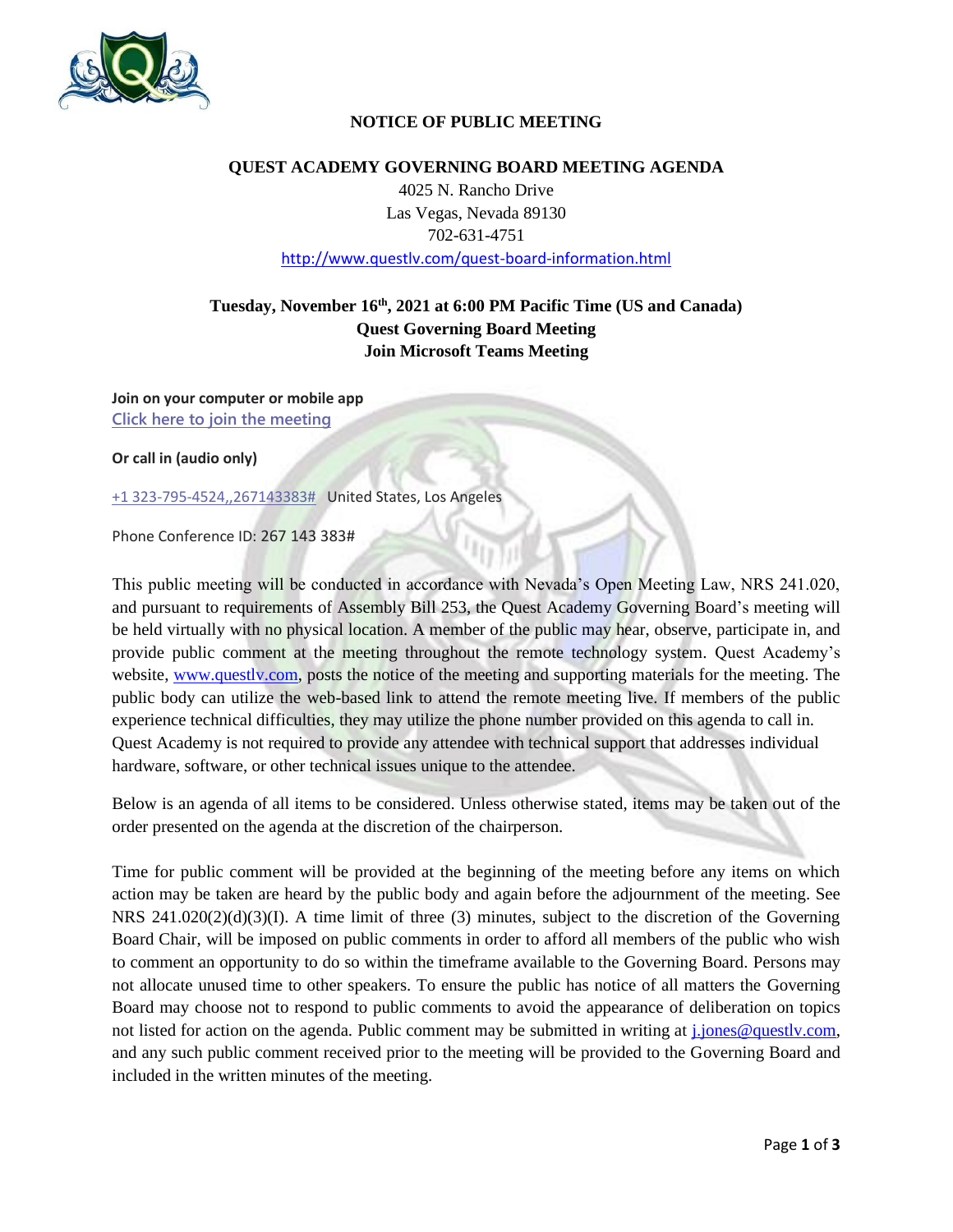

Forum restrictions and order of business: The viewpoint of a speaker will not be restricted, but reasonable restrictions may be imposed upon the time, place and manner of speech. Irrelevant and unduly repetitious statements and personal attacks that antagonize or incite others are examples of public comment that may be reasonably restricted. Reasonable efforts will be made to accommodate physically handicapped persons desiring to attend the meeting.

## **Agenda**

- 1. Call to Order, Roll Call, and Pledge
- 2. Public Comment #1. *Public Comment will be taken during this agenda item regarding any item appearing on the agenda. No action may be taken on a matter discussed under this item until the matter is included on an agenda as an item on which action may be taken. See NRS 241.020. A time limit of three (3) minutes, subject to the discretion of the Chair, will be imposed on public comments. The Governing Board Chair may allow additional public comment at her discretion. Public Comment #2 will provide an opportunity for public comment on any matter not on the agenda.*

**Action Items:** The Governing Board will hold discussion on the following items. Action may or may not be taken on these items. When applicable, supporting documentation will be provided to the public and be available at<http://www.questlv.com/quest-board-information.html>

- 3. Consent Agenda
	- a. Approval of September 21st, 2021 meeting minutes
	- b. Ratification of Security Camera approval

Will Batista, Governing Board Chair. *For Possible Action*

- 4. Academic Report: Leadership Staff will provide information related to the academic state of the school.
	- a. Academic updates
	- b. Covid 19
	- c. Quarterly Discipline Report for Q1

Janelle Veith, School Leader. *Information/Discussion*

5. Quest Policy regarding the rights and needs of persons with diverse gender identities or expressions: In accordance with NAC 388.880, the governing body of each charter school is required to adopt a policy that contains requirements and methods for addressing certain rights and needs of persons with diverse gender identities or expressions.

Janelle Veith, School Leader. *Information/Discussion/For Possible Action*

- 6. Financial Report: Leadership Staff will provide information related to the financial state of the school.
	- a. Financial updates-information/discussion
	- b. Quarter 1 Financial Report-for possible action

Richard McNeel, Controller. *Information/Discussion/For Possible Action*